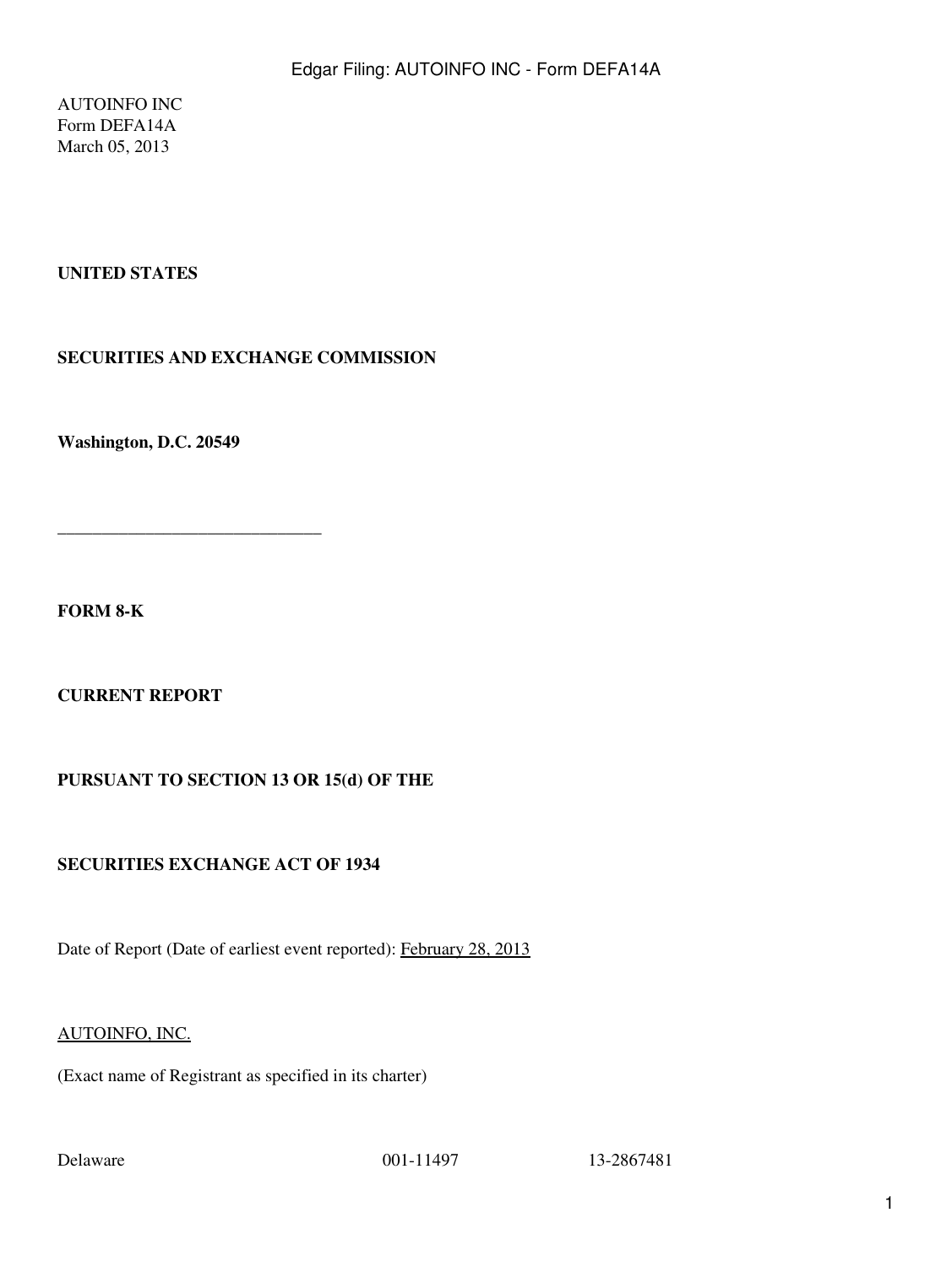(State or other jurisdiction of incorporation) (Commission File Number) (IRS Employer Identification No.)

6413 Congress Ave – Suite 260 oca Raton 33487 (Address Of Principal Executive Office) (Zip Code)

Registrant's telephone number, including area code (561) 988-9456

Check the appropriate box below if the Form 8-K filing is intended to simultaneously satisfy the filing obligation of the registrant under any of the following provisions:

¨ Written communications pursuant to Rule 425 under the Securities Act (17 CFR 230.425)

x Soliciting material pursuant to Rule 14a-12 under the Exchange Act (17 CFR 240.14a-12)

¨ Pre-commencement communications pursuant to Rule 14d-2(b) under the Exchange Act (17 CFR 240.14d-2(b))

¨ Pre-commencement communications pursuant to Rule 13e-4(c) under the Exchange Act (17 CFR 240.13e-4(c))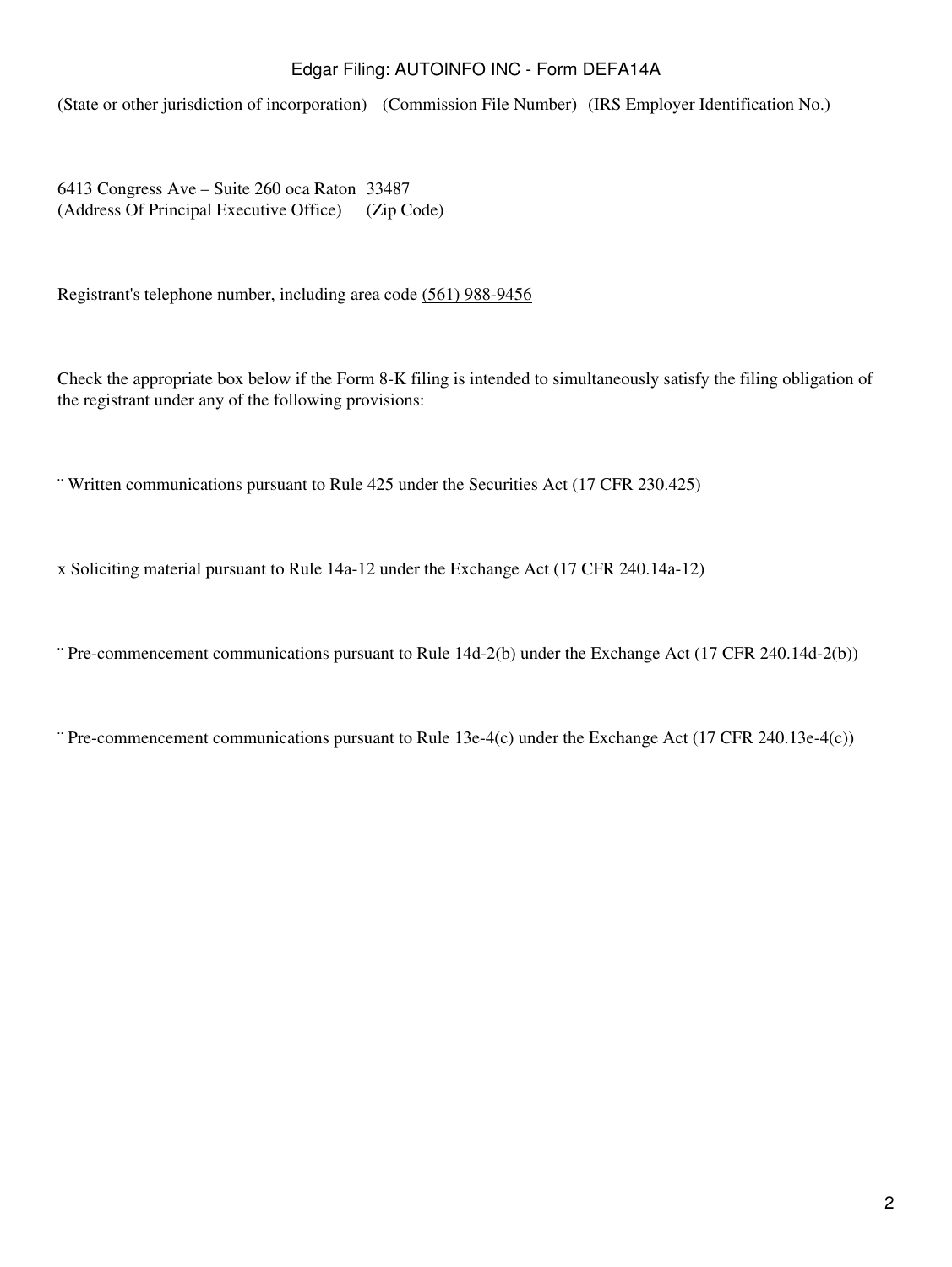#### **Item 1.01. Entry into a Material Definitive Agreement.**

#### Merger Agreement

On February 28, 2013, AutoInfo, Inc., a Delaware corporation (the "Company"), entered into an Agreement and Plan of Merger (the "Merger Agreement"), by and among the Company, AutoInfo Holdings, LLC., a Delaware limited liability company ("Parent"), and AutoInfo Acquisition Corp., a Delaware corporation and wholly owned subsidiary of Parent ("Merger Sub"), pursuant to which Merger Sub shall be merged with and into the Company, and the separate corporate existence of Merger Sub shall thereupon cease, and the Company shall continue as the surviving corporation (the "Surviving Corporation") and a wholly owned subsidiary of Parent (the "Merger"). The Merger Agreement was unanimously approved by the Board of Directors of the Company (the "Board"), based on the recommendation of a Special Committee of the Board (the "Special Committee") that was formed to evaluate and negotiate the terms of a sale of the Company.

At the time the Merger becomes effective pursuant to the terms and conditions of the Merger Agreement and under Delaware law (the "Effective Time"): (a) each share of capital stock of Merger Sub issued and outstanding immediately prior to the Effective Time shall be converted into and become one validly issued, fully paid and nonassessable share of common stock of the Surviving Corporation, (b) each share of common stock of the Company issued and outstanding immediately prior to the Effective Time (other than shares owned by the Company, Parent or Merger Sub, and shares owned by stockholders of the Company who have perfected and not withdrawn a demand for appraisal rights under Delaware law) will automatically be cancelled and converted into the right to receive \$1.05 in cash, without interest (the "Merger Consideration"); and (c) each option outstanding (whether or not then vested or exercisable) that represents the right to acquire shares of common stock of the Company will be cancelled and terminated whereby the holder of any such options to acquire common stock of the Company shall receive an amount for each such option equal to the excess, if any, of (i) the Merger Consideration over (ii) the exercise price payable in respect of such share of common stock of the Company issuable upon exercise of such options.

The Merger Agreement contains customary representations, warranties and covenants. The consummation of the Merger is subject to customary conditions, including, without limitation, (a) approval by the holders of a majority of the outstanding shares of common stock of the Company entitled to vote on the Merger and (b) the absence of any law, order, injunction or other legal restraint prohibiting the Merger. Moreover, each party's obligation to consummate the Merger is subject to certain other conditions, including, without limitation, (i) the accuracy of the other party's representations and warranties (subject to customary qualifiers), (ii) the other party's compliance with its covenants and agreements contained in the Merger Agreement (subject to customary qualifiers), (iii) certain required consents having been obtained, (iv) there not being any Company Material Adverse Effect (as defined in the Merger Agreement), and (v) there not being holders of more than 5% of the shares of common stock of the Company with respect to which appraisal rights have been properly exercised.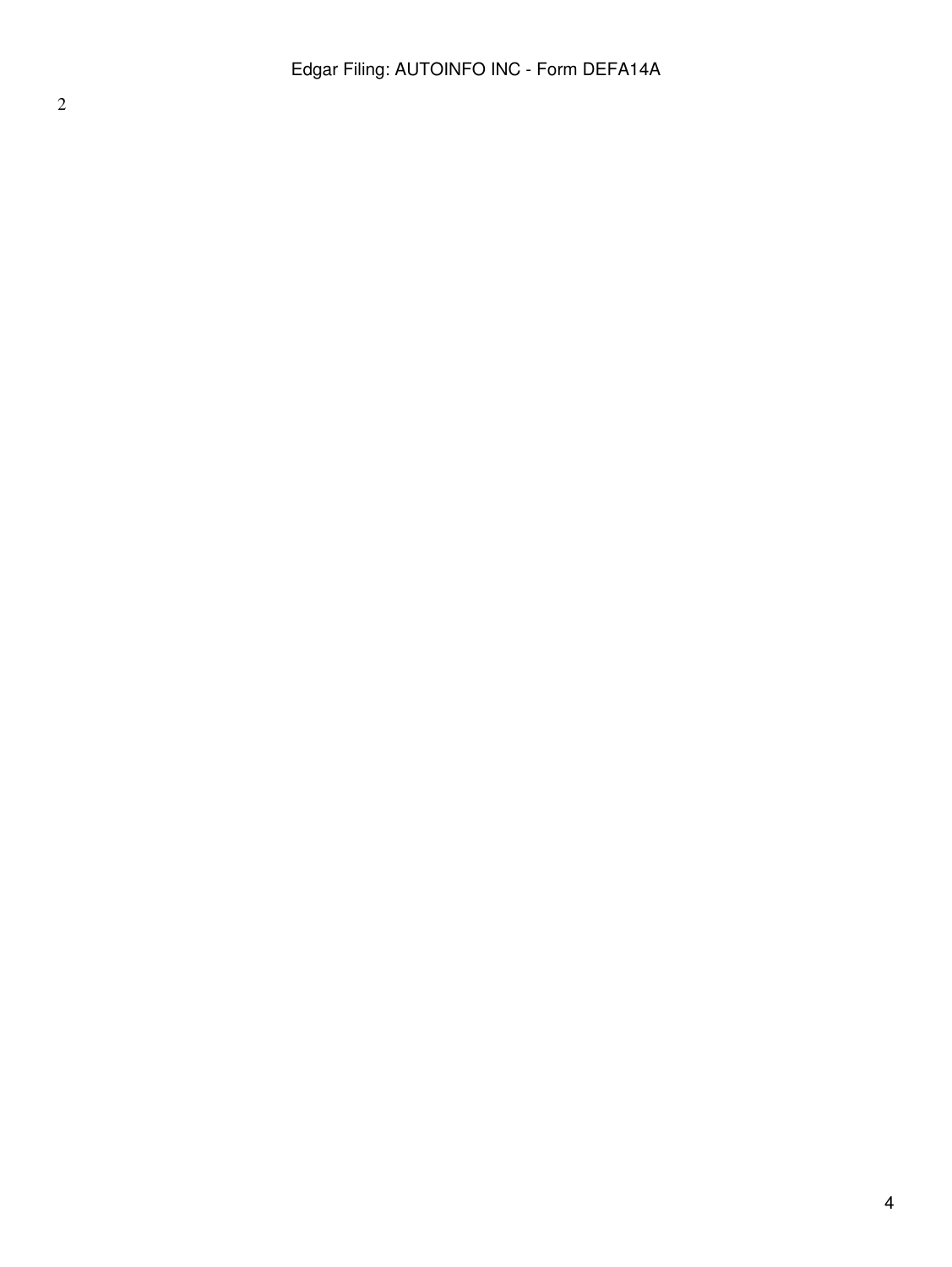From the date of the Merger Agreement, the Company is subject to customary "no-shop" restrictions on its ability to solicit or respond to alternative takeover proposals from third parties, furnish information to and engage in discussions with third parties regarding alternative takeover proposals, recommend an alternative takeover proposal or enter into an agreement with respect to an alternative takeover proposal. The "no-shop" provision, however, is subject to a customary "fiduciary-out" provision, which provides that, at any point prior to the time stockholder approval is obtained, the Board may change its recommendation to the Company's stockholders or enter into a definitive agreement with respect to an unsolicited, bona fide takeover proposal, if and only if, prior to taking such action, the Board has determined in good faith, after consultation with independent financial advisors and outside legal counsel, (a) that failure to take such action would violate the directors' fiduciary duties to the Company's stockholders under Delaware law and (b) that the Takeover Proposal (as defined in the Merger Agreement) constitutes a Superior Proposal(as defined in the Merger Agreement); provided, however, that (a) the Company has given Parent at least five (5) business days' prior written notice of its intention to take such action and has provided a copy of the relevant proposed transaction agreements disclosing the party making such Takeover Proposal, (b) the Company has negotiated in good faith with Parent during such five (5) business day notice period (to the extent Parent wishes to negotiate) to enable Parent to revise the terms of the Merger Agreement such as to cause such Takeover Proposal to no longer constitute a Superior Proposal, (c) following the end of such five (5) business day notice period, the Board will have considered in good faith any changes to the Merger Agreement proposed in writing by Parent and will have determined that the Superior Proposal would continue to constitute a Superior Proposal if such revised terms offered by Parent were given effect, and (d) in the event of any changes to the terms of such Superior Proposal, the Company shall have delivered to Parent an additional notice and a new five (5) business day notice period.

The Merger Agreement contains certain termination rights for the Company and Parent, including the right of the Company under certain circumstances to terminate the Merger Agreement to accept a Superior Proposal and enter into a definitive agreement with respect thereto. Upon termination of the Merger Agreement under specified circumstances, including termination of the Merger Agreement to accept a Superior Proposal and enter into a definitive agreement with respect thereto, the Company is required to pay Parent a termination fee of \$1.5 million and reimburse Parent for out-of-pocket expenses actually incurred not to exceed \$1.25 million. Upon termination of the Merger Agreement by the Company under certain specified circumstances, Parent and Merger Sub are required to pay the Company, a termination fee of \$1.5 million.

The representations, warranties and covenants made in the Merger Agreement (a) have been made only for purposes of the Merger Agreement, (b) have been qualified by confidential disclosures made to Parent and Merger Sub in connection with the Merger Agreement, (c) are subject to materiality qualifications contained in the Merger Agreement which may differ from what may be viewed as material by investors, (d) were made only as of the date of the Merger Agreement or such other date as is specified in the Merger Agreement and (e) have been included in the Merger Agreement for the purpose of allocating risk between the contracting parties rather than establishing matters as facts. Accordingly, the Merger Agreement is included with this filing only to provide investors with information regarding the terms of the Merger Agreement, and not to provide investors with any other factual information regarding the Company or its business. Investors should not rely on the representations, warranties and covenants or any descriptions thereof as characterizations of the actual state of facts or condition of the Company or any of its Subsidiaries (as defined in the Merger Agreement) or Affiliates (as defined in the Merger Agreement). Moreover, information concerning the subject matter of the representations and warranties may change after the date of the Merger Agreement, which subsequent information may or may not be fully reflected in the Company's public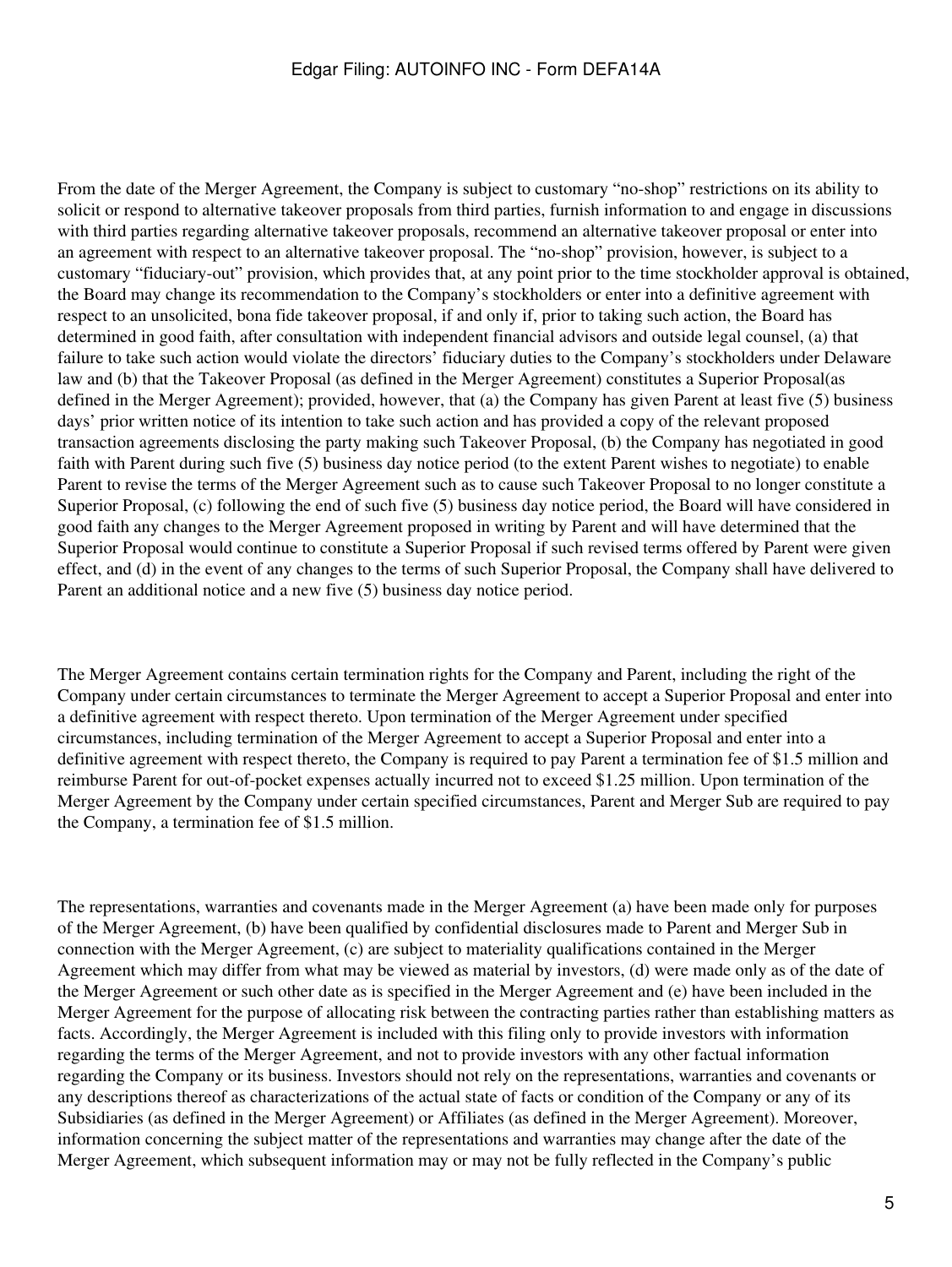disclosures. The Merger Agreement should not be read alone, but should instead be read in conjunction with the other information regarding the Company that is or will be contained in, or incorporated by reference into, the Forms 10-K, Forms 10-Q and other documents that the Company files with the Securities and Exchange Commission ("SEC").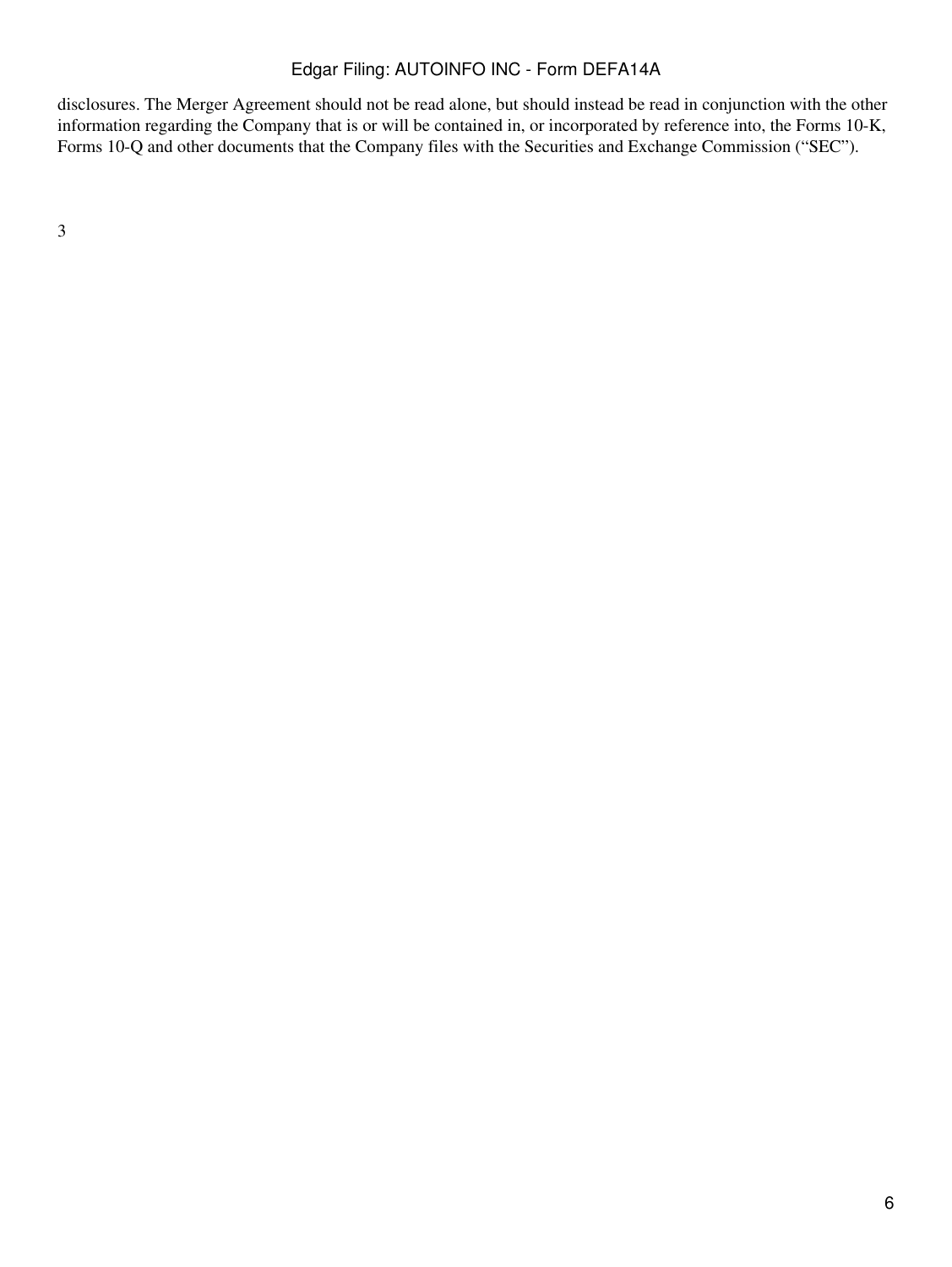The foregoing descriptions of the Merger Agreement does not purport to be complete and is qualified in its entirety by reference to the full text of the Merger Agreement, a copy of which is filed as Exhibit 2.1 attached hereto, and the terms of which are incorporated herein by reference.

The Board, acting upon the recommendation of the Special Committee, has approved the adoption of the Merger Agreement and consummation of the Merger and recommended adoption of the Merger Agreement and consummation of the Merger by the Company's stockholders. The transactions contemplated under the Merger Agreement are expected to close in the second quarter of 2013.

#### Voting Agreement

As a condition to Parent entering into the Merger Agreement, on February 28, 2013, Peter C. Einselen, Mark K. Patterson, Thomas C. Robertson, Harry Wachtel, Mark Weiss, Michael P. Williams and William I. Wunderlich, in each case a stockholder and/or an option holder of the Company and members of the Company's management and/or members of the Board, entered into a voting agreement with Parent (the "Voting Agreement"), whereby each voting stockholder party to the Voting Agreement agreed to vote all of the shares of common stock or options of the Company beneficially owned (or of record) by such voting stockholder, including, but not limited to, any shares of common stock or options of the Company that such voting stockholder has the right to vote due to any agreement, proxy or other similar right (i) in favor of adoption of the Merger Agreement and in favor of the Merger, (ii) against (A) any proposal made in opposition to adoption of the Merger Agreement or in competition or inconsistent with the Merger or any other Transaction (as defined in the Merger Agreement), (B) any Takeover Proposal, (C) any change in the Company's management or the Board (other than as contemplated by the Merger Agreement), and (D) any action or agreement that the voting stockholders party to the Voting Agreement actually knows, or reasonably expects, would result in a breach of any representation, warranty, covenant or agreement or any other obligation of the Company under the Merger Agreement or of such voting stockholder party to the Voting Agreement. The voting stockholders parties to the Voting Agreement own approximately 22.3% of the voting power of shares entitled to vote on the Merger.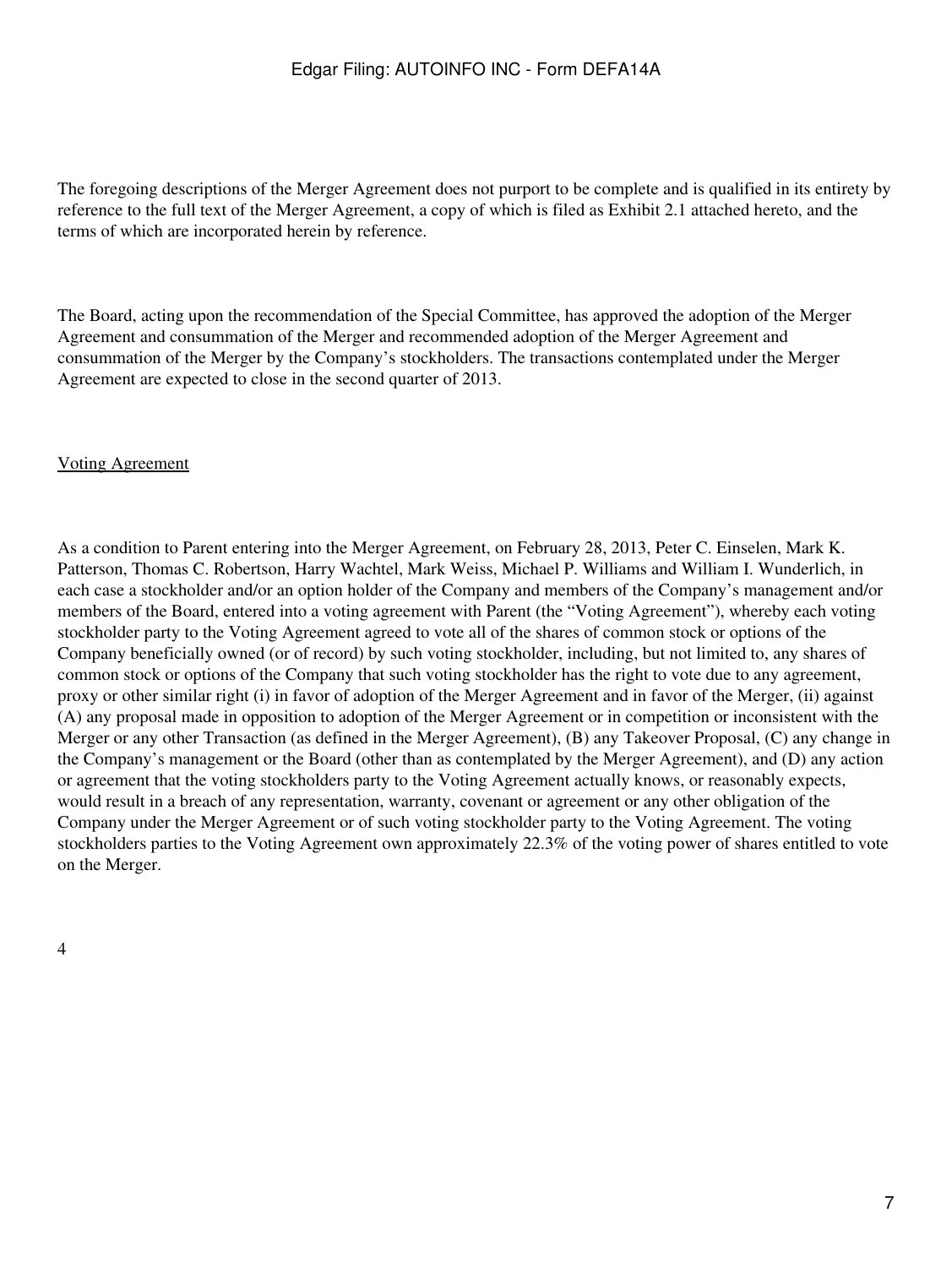The foregoing description of the Voting Agreement does not purport to be complete and is qualified in its entirety by reference to the full text of the Voting Agreement, a copy of which is filed as Exhibit 10.1 attached hereto, and the terms of which are incorporated herein by reference.

### **Item 7.01. Regulation FD Disclosure.**

On March 1, 2013 the Company issued a press release announcing the signing of the Merger Agreement, a copy of which is furnished as Exhibit 99.1 attached hereto and is incorporated herein by reference.

In accordance with general instruction B.2 to Form 8-K, the information in this Form 8-K under Item 7.01 (Regulation FD Disclosure) shall be deemed "furnished" and not filed with the SEC for purposes of Section 18 of the Securities Exchange Act of 1934, as amended.

#### **Item 8.01. Other Events.**

On March 1, 2013, the Company issued a letter to employees and agents of the Company, announcing the signing of the Merger Agreement, a copy of each is furnished as Exhibit 99.2 attached hereto, and is incorporated herein by reference.

On March 1, 2013, the Company made available on its website answers to frequently asked questions regarding the Merger Agreement and the proposed Merger, a copy of which is furnished as Exhibit 99.3 attached hereto, and is incorporated herein by reference.

#### *Important Merger Information and Additional Information*

In connection with the proposed Merger, the Company will file with the SEC and mail to its stockholders a proxy statement, which will contain information about the Company, the proposed Merger, and related matters. STOCKHOLDERS ARE URGED TO READ THE PROXY STATEMENT CAREFULLY WHEN IT IS AVAILABLE, AS IT WILL CONTAIN IMPORTANT INFORMATION THAT STOCKHOLDERS SHOULD CONSIDER BEFORE MAKING A DECISION ABOUT THE MERGER. In addition to receiving the proxy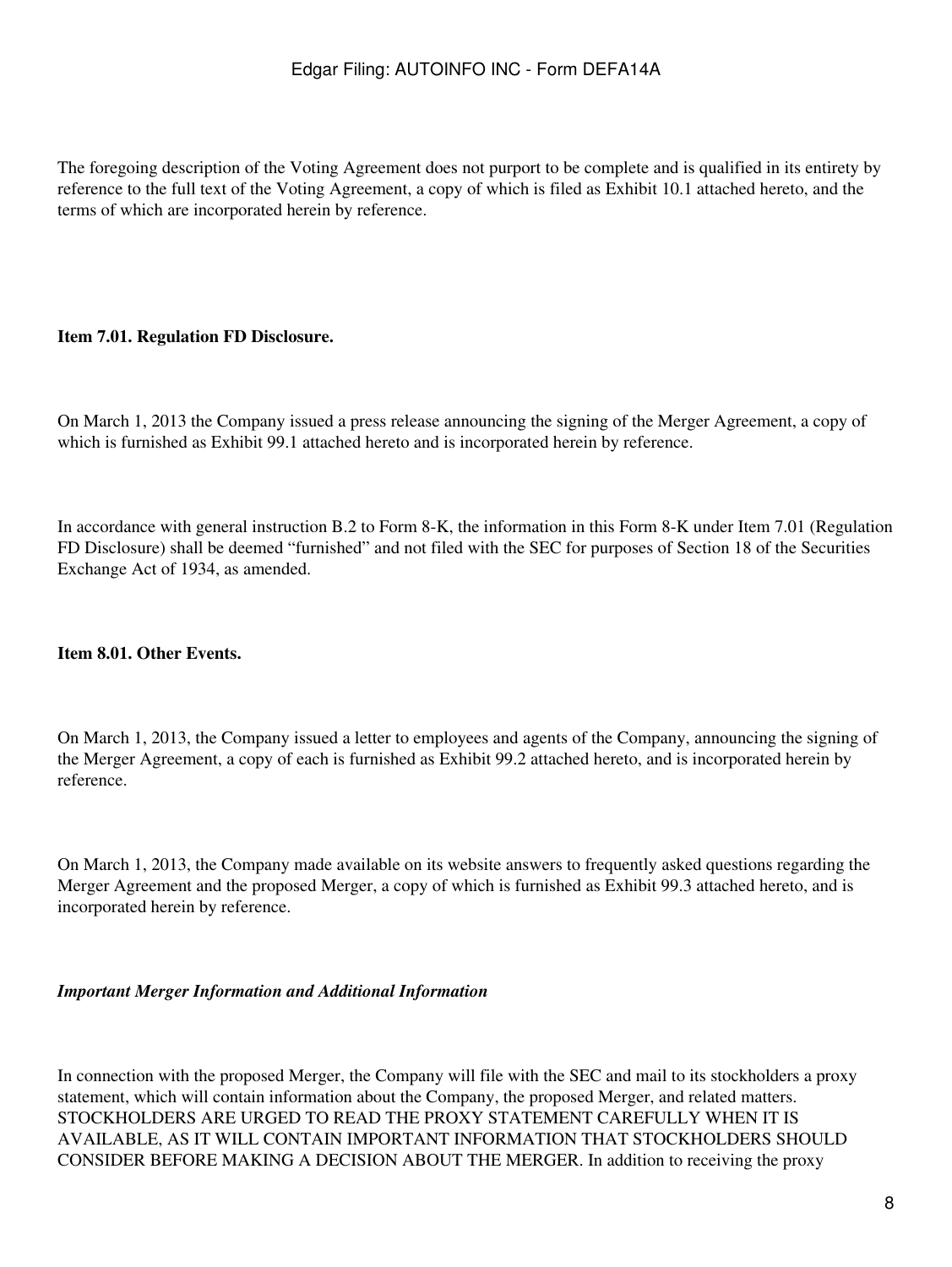statement or a notice of internet availability of the proxy statement from the Company by mail, stockholders will also be able to obtain the proxy statement, as well as other filings containing information about the Company, without charge, from the SEC's website (www.sec.gov) or, without charge, from the Company by mail or from the Company website (www.autoinfo.com). The Company and its executive officers and directors may be deemed to be participants in the solicitation of proxies from Company stockholders with respect to the proposed Merger. Information regarding any interests that the executive officers and directors of the Company may have in the transaction will be set forth in the proxy statement. More detailed information regarding the identity of the potential participants, and their direct or indirect interests, by security holdings or otherwise, will be set forth in the proxy statement and other materials to be filed with the SEC in connection with the proposed Merger.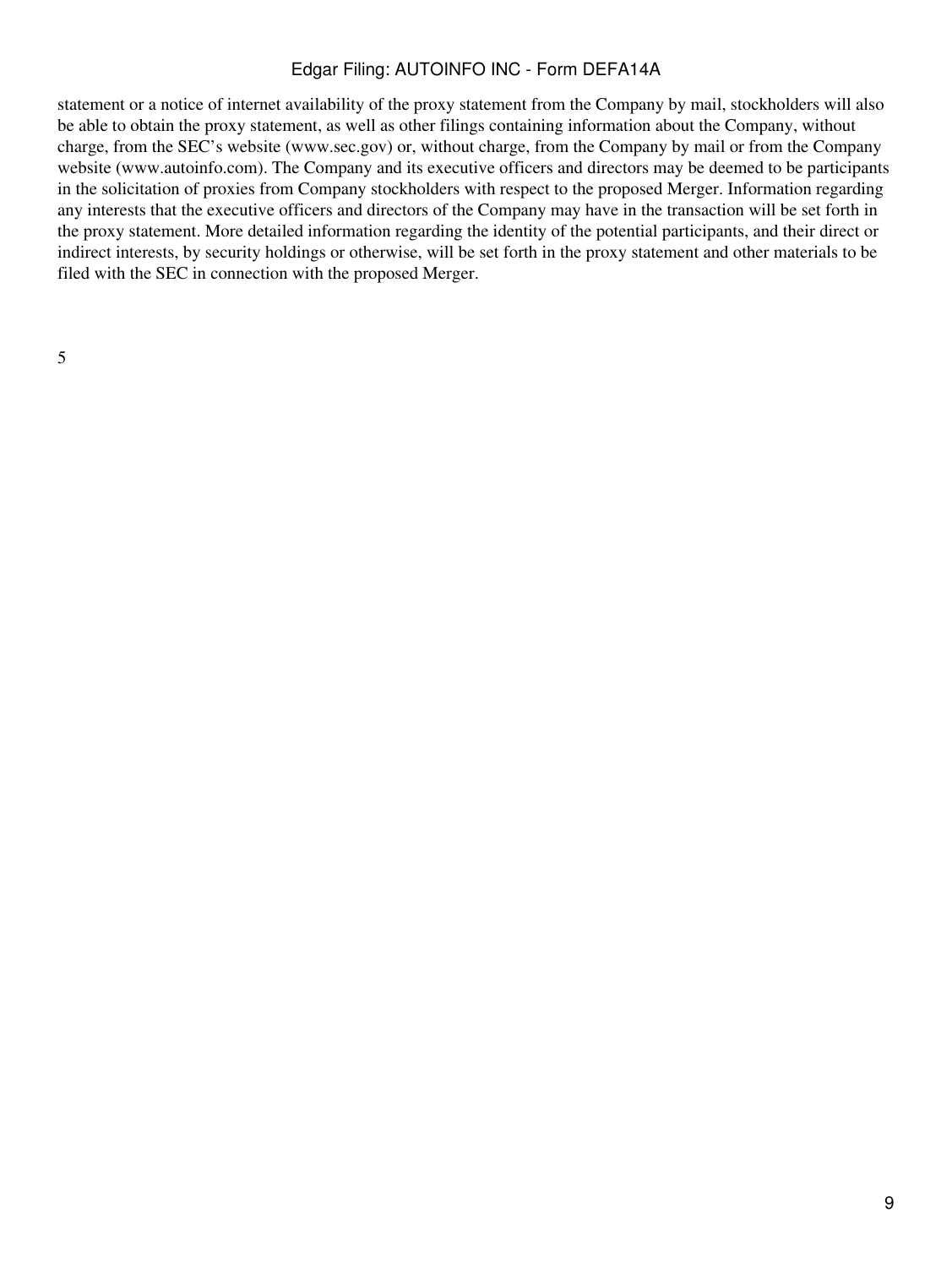#### *Forward-looking Statements*

*This report contains forward-looking statements that involve numerous risks and uncertainties. The statements contained in this report that are not purely historical are forward-looking statements within the meaning of Section 21E of the Securities Exchange Act of 1934, as amended, including, without limitation, statements regarding the expected benefits and closing of the proposed transaction and the Company's expectations, beliefs and intentions. All forward-looking statements included in this report are based on information available to the Company on the date hereof. In some cases you can identify forward-looking statements by terminology such as "may," "can," "will," "should," "could," "expects," "plans," "intends," "anticipates," "believes," "estimates," "predicts," "projects," "targets," "goals," or variations of such words, similar expressions, or the negative of these terms or other comparable terminology. No assurance can be given that any of the events anticipated by the forward-looking statements will transpire or occur, or if any of them do so, what impact they will have on our results of operations or financial condition. Accordingly, actual results may differ materially and adversely from those expressed in any forward-looking statements. There are various important factors that could cause actual results to differ materially from those in any such forward-looking statements, many of which are beyond the Company's control. These factors include (A) failure to obtain stockholder approval or failure to satisfy other conditions required for the consummation of the Merger, (B) failure or delay in consummation of the transaction for other reasons, (C) changes in laws or regulations, (D) changes in the financial or credit markets or economic conditions generally and (E) other risks as are mentioned in reports filed by the Company with the SEC from time to time. The Company does not undertake any obligation to publicly release any revision to any forward-looking statements contained herein to reflect events and circumstances occurring after the date hereof or to reflect the occurrence of unanticipated events. Caution should be taken that these factors could cause the actual results to differ from those stated or implied in this report and other Company communications.*

### **Item 9.01. Exhibits. (d) Exhibits**

### **Exhibit No. Description**

Exhibit 2.1 Agreement and Plan of Merger, dated as of February 28, 2013, by and among the AutoInfo, Inc., AutoInfo Holdings, LLC, and AutoInfo Acquisition Corp.\*

Exhibit 10.1 Voting Agreement, dated February 28, 2013, by and among AutoInfo Holdings, LLC and stockholders and option holders of AutoInfo, Inc. signatories thereto.

Exhibit EXINOR Press release of AutoInfo, Inc., dated March 1, 2013.

Exhibit 99.2 Letter to AutoInfo, Inc. employees and agents, dated March 1, 2013.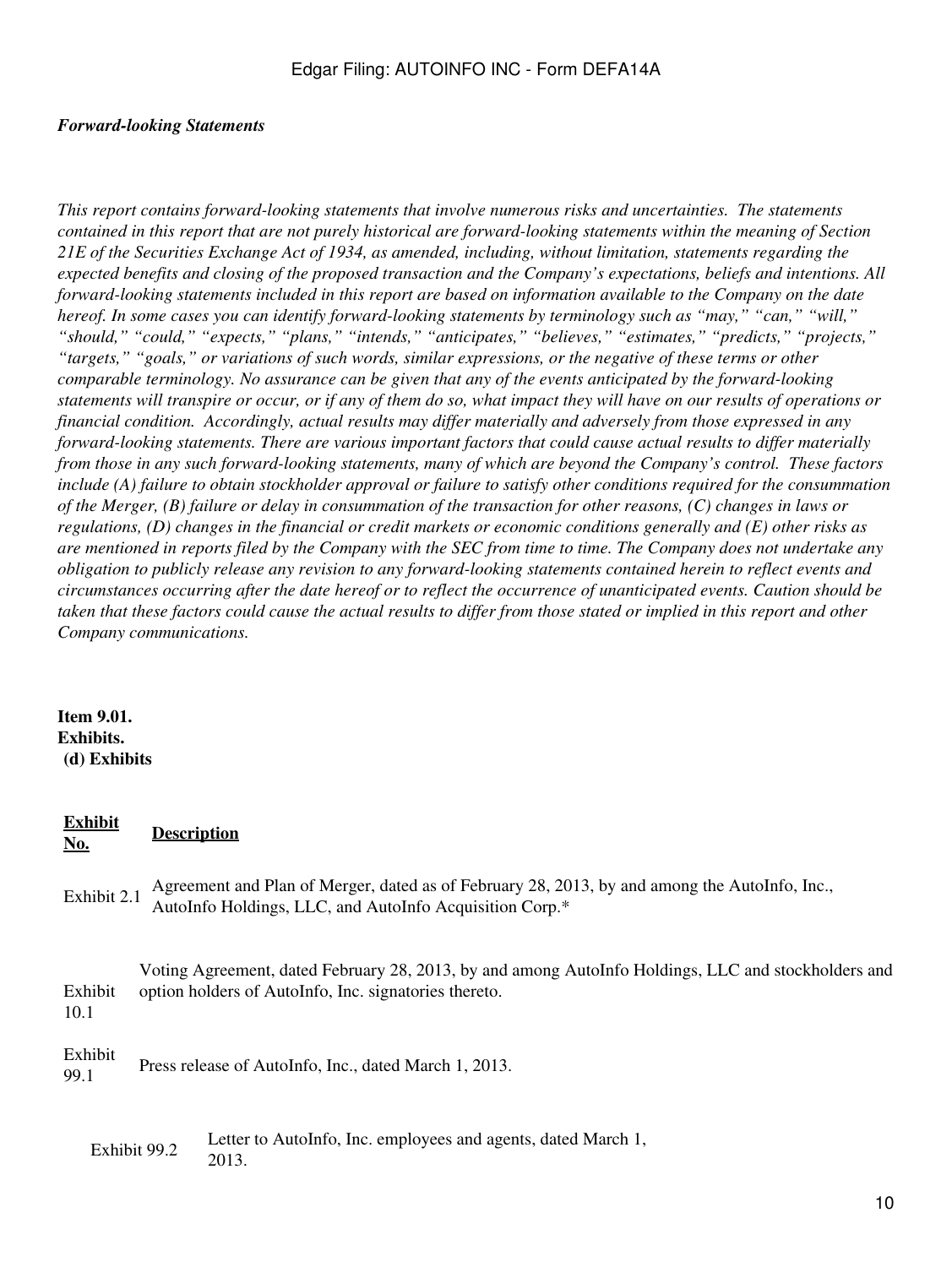Exhibit 99.3 Answers to frequently asked questions regarding the Merger posted on the AutoInfo, Inc. website on March 1, 2013.

\* S-K. A copy of any omitted schedule and/or exhibit will be furnished supplementally to the Securities and Exchange Certain schedules and exhibits to this agreement have been omitted in accordance with item 601(b)(2) of Regulation Commission upon request.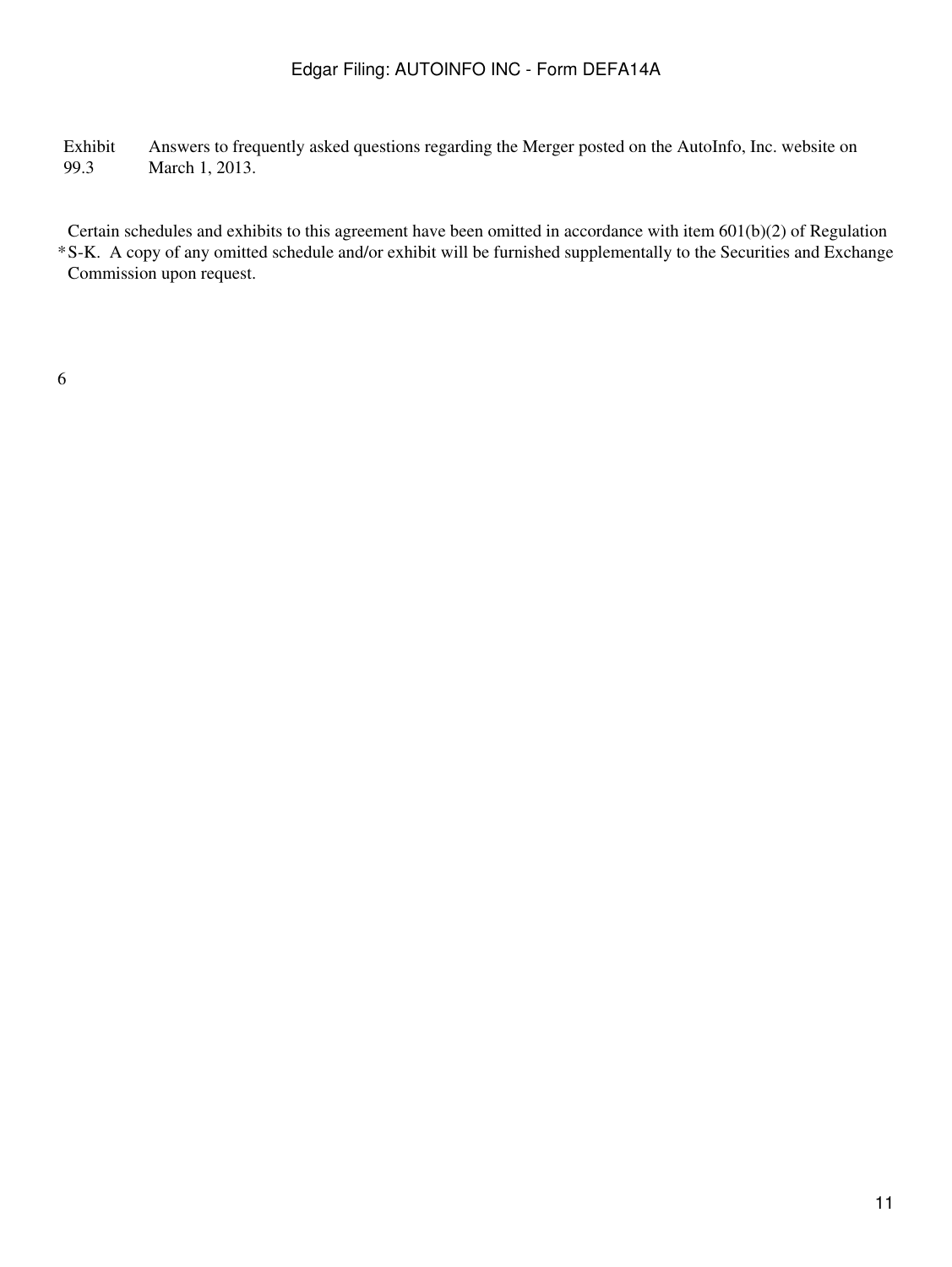# **SIGNATURE**

Pursuant to the requirements of the Securities Exchange Act of 1934, the Registrant has duly caused this report to be signed on its behalf by the undersigned thereunto duly authorized.

### AUTOINFO INC.

Dated: March 4, 2013

By: /s/ William I. Wunderlich William I. Wunderlich Chief Financial Officer

# **EXHIBIT INDEX**

\*

| <b>Exhibit</b><br><u>No.</u> | <b>Description</b>                                                                                                                                           |                                                                                                                                                          |
|------------------------------|--------------------------------------------------------------------------------------------------------------------------------------------------------------|----------------------------------------------------------------------------------------------------------------------------------------------------------|
| Exhibit 2.1                  |                                                                                                                                                              | Agreement and Plan of Merger, dated as of February 28, 2013, by and among the AutoInfo, Inc.,<br>AutoInfo Holdings, LLC, and AutoInfo Acquisition Corp.* |
| Exhibit<br>10.1              | Voting Agreement, dated February 28, 2013, by and among AutoInfo Holdings, LLC and stockholders and<br>option holders of AutoInfo, Inc. signatories thereto. |                                                                                                                                                          |
| Exhibit<br>99.1              | Press release of AutoInfo, Inc., dated March 1, 2013.                                                                                                        |                                                                                                                                                          |
| Exhibit 99.2                 |                                                                                                                                                              | Letter to AutoInfo, Inc. employees and agents, dated March 1,<br>2013.                                                                                   |
| Exhibit<br>99.3              | Answers to frequently asked questions regarding the Merger posted on the AutoInfo, Inc. website on<br>March 1, 2013.                                         |                                                                                                                                                          |